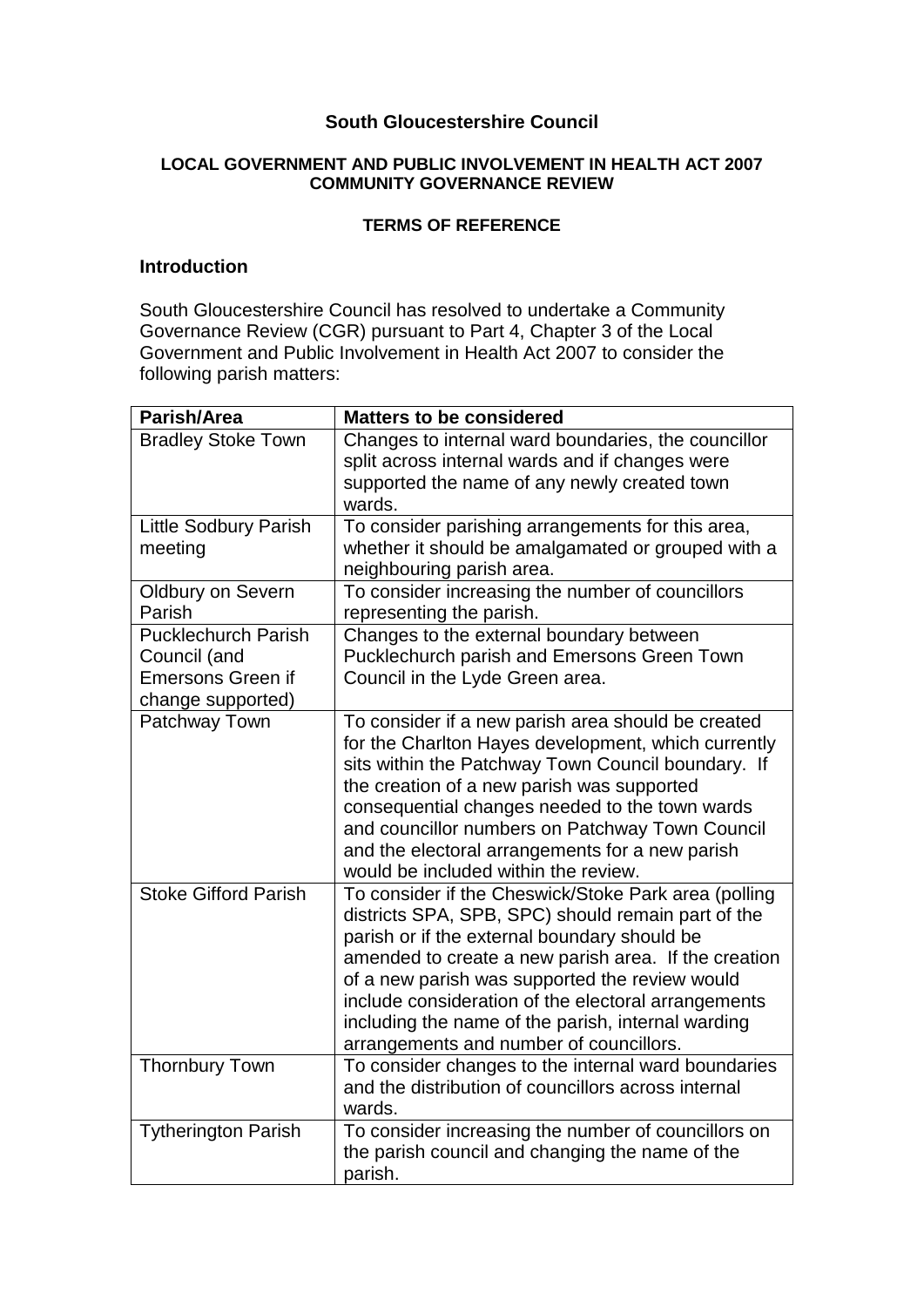| Unparished areas          | To consider creating new town/parish areas in the<br>currently unparished parts of South Gloucestershire.                                                                                    |
|---------------------------|----------------------------------------------------------------------------------------------------------------------------------------------------------------------------------------------|
| <b>Westerleigh Parish</b> | To consider changing the name of the parish to<br>Westerleigh and Coalpit Heath Parish Council.                                                                                              |
| <b>Wickwar Parish</b>     | To consider increasing the number of councillors<br>representing the parish.                                                                                                                 |
| <b>Yate Town</b>          | To consider changes to internal ward boundaries and<br>if agreed any consequential amendments needed to<br>the distribution of councillors across town wards to<br>ensure electoral balance. |

In undertaking the review, the Council will be guided by Part 4 of the Local Government Act 1972, Guidance on Community Governance Reviews issued in accordance with section 100(4) of the Local Government and Public Involvement in Health Act 2007 by the Department of Communities and Local Government and The Electoral Commission in April 2008.

## **What is a community governance review?**

A CGR is a review of the whole or part of the Council area to consider one or more of the following:

- Creating, merging, altering or abolishing parishes
- The naming of parishes and the style of new parishes
- The electoral arrangements for parishes (the ordinary year of election; council size, the number of councillors to be elected to the council and parish warding
- Grouping parishes under a common parish council or de-grouping parishes

The Council is required to ensure that community governance within the area under review will be:

- Reflective of the identities and interests of the community in that area; and
- Is effective and convenient

In doing so the Review is required to take into account:

- The impact of existing community governance arrangements on community cohesion; and
- The size, population and boundaries of any local community or proposed parish or town Council

## **Why is the Council undertaking the review?**

A community governance review provides an opportunity for principal authorities to review and make changes to community governance within their area. Such reviews can be undertaken when there have been changes in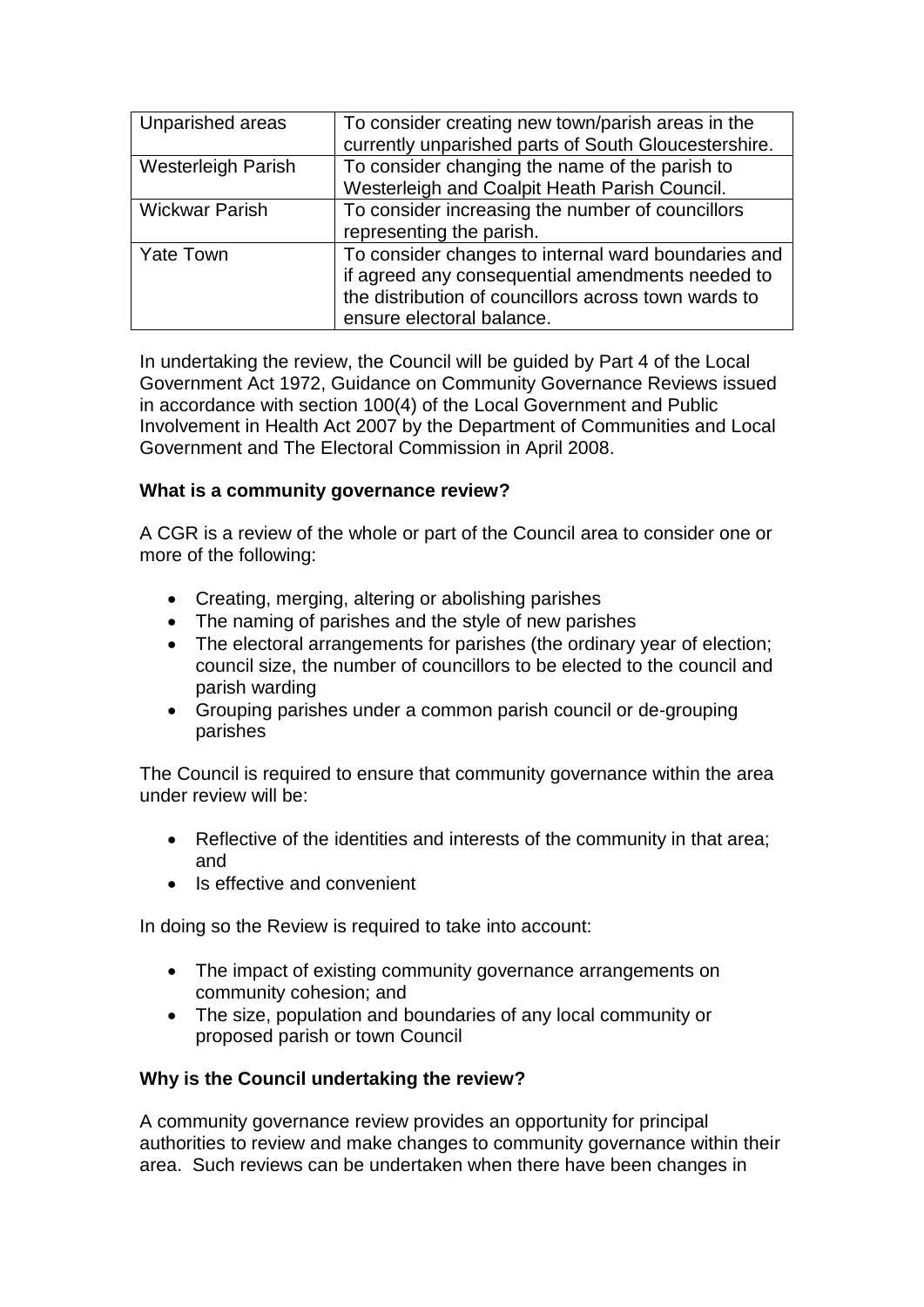population or in reaction to specific or local new issues to ensure that the community governance for the area continues to be effective and convenient and it reflects the identities and interests of the community.

The government has emphasised that recommendations made in a Review ought to bring about improved community engagement, more cohesive communities, better local democracy and result in more effective and convenient delivery of local services.

Government guidance further states that it is good practice to conduct a full Review at least every 10-15 years and keep the area under review in the interim. The most recent similar review under previous legislation which considered such matters resulted in the:-

• The South Gloucestershire (Reorganisation of Community Governance) Order 2015

## **Who is undertaking the review?**

South Gloucestershire Council is responsible for undertaking any community governance review within its electoral area.

## **Consultation**

The Council has drawn up and now publishes these Terms of Reference. This document sets out the aims of the review, the legislation that guides it and some of the policies the Council considers important in the review.

In coming to its recommendations in the review, the Council needs to take account of the views of local people. The Act requires the Council to consult the local government electors for the area under review and any other person or body who appears to have an interest in the review and to take the representation that are received into account by judging them against the criteria in the Local Government and Public Involvement in Health Act 2007.

The Council recognises that the development of strong, sustainable communities depends on resident's active participation in decision making and making a positive contribution to improving the place where they live. The Council is therefore committed to engaging effectively with the communities it serves and to enabling local people to participate meaningfully in decisions that affect their lives.

The Council intends to consult widely within the areas affected by the review. The Council will also identify any other person or body who it feels may have an interest in the review and write to them inviting them to submit their views. This will include:

- Local Residents
- Ward Members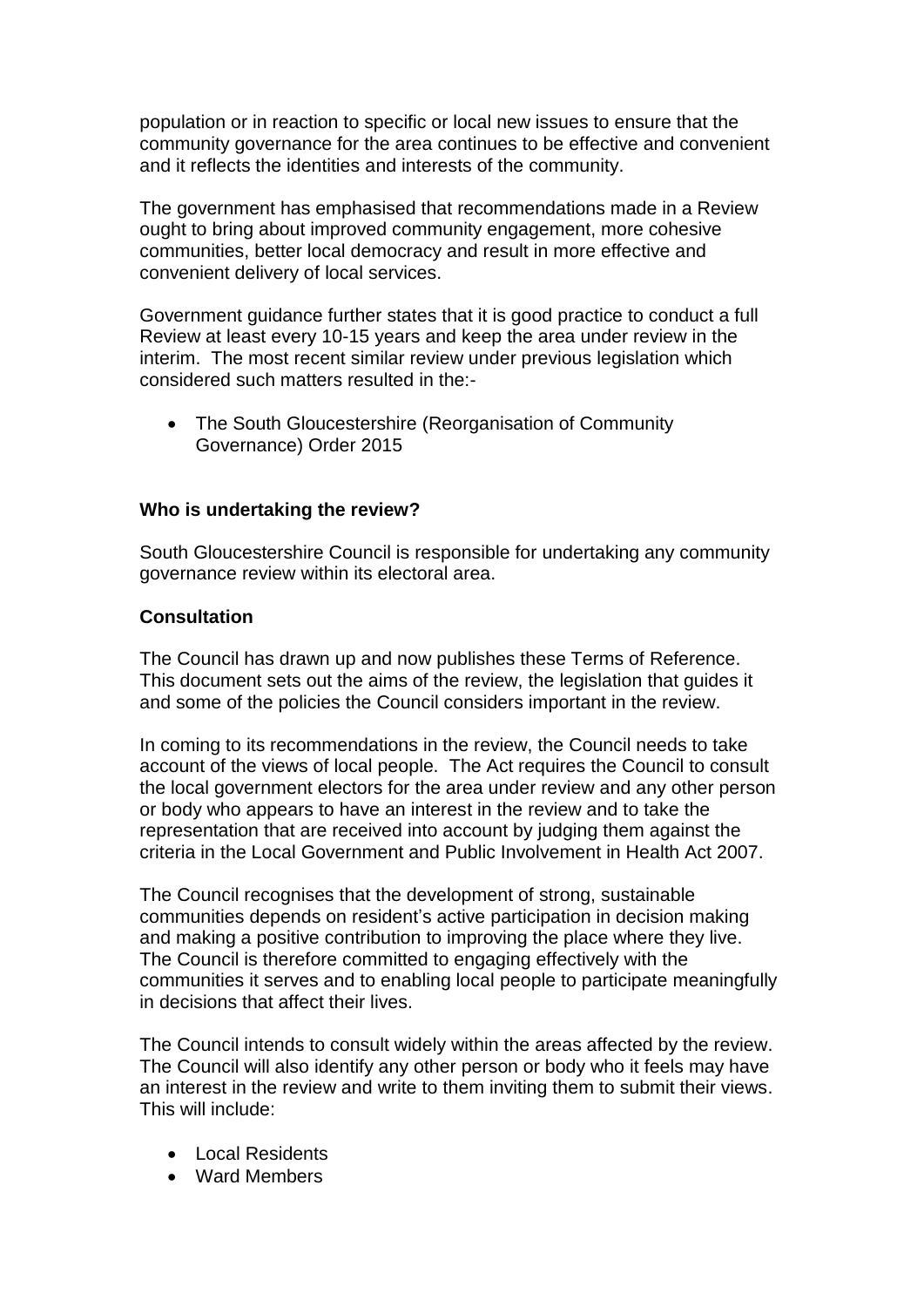- Members of Parliament
- Community groups and organisations
- Local political parties
- Parish and Town Councils
- Local businesses
- Tenants and residents associations

In addition to this the Council will also:

- publish relevant statutory notices within the local media
- provide electronic versions of any consultation documents and other information on its website
- wherever possible the Council will seek to highlight the consultations in parish newsletters within the review areas
- produce consultation documents and information which can be sent to households in the review areas

The Council will also be pleased to receive comments from any other person or body that wishes to make representation during the initial submission.

When taking account of written representations the Council is bound to have regard to the need to secure that community governance within the areas under review:

- Reflects the identities and interests of the community in that area; and
- Is effective and convenient

The Council intends to clearly publish all decisions taken during the review, give reasons for taking such decision and conduct the process transparently so that local people and stakeholders who may have an interest are made aware of the outcome of the decisions taken on them and the reasons.

## **TIMETABLE FOR THE REVIEW**

A community governance review must, by law, be concluded within a twelve month period from the day on which the review starts. A review starts when the Council publishes its Terms of Reference and concludes when the Council publishes the recommendations made in the review.

The following is the review timetable:

| <b>Action</b>                                    | <b>Expected Timeframe</b> |
|--------------------------------------------------|---------------------------|
| <b>Report to Committee</b>                       | May 2021                  |
| Recommending further areas for inclusion in a    |                           |
| review and seeking approval for the Terms of     |                           |
| Reference.                                       |                           |
| <b>Commencement of Review</b>                    | September 2021            |
| The terms of reference are published and initial |                           |
| phase of consultation begins.                    |                           |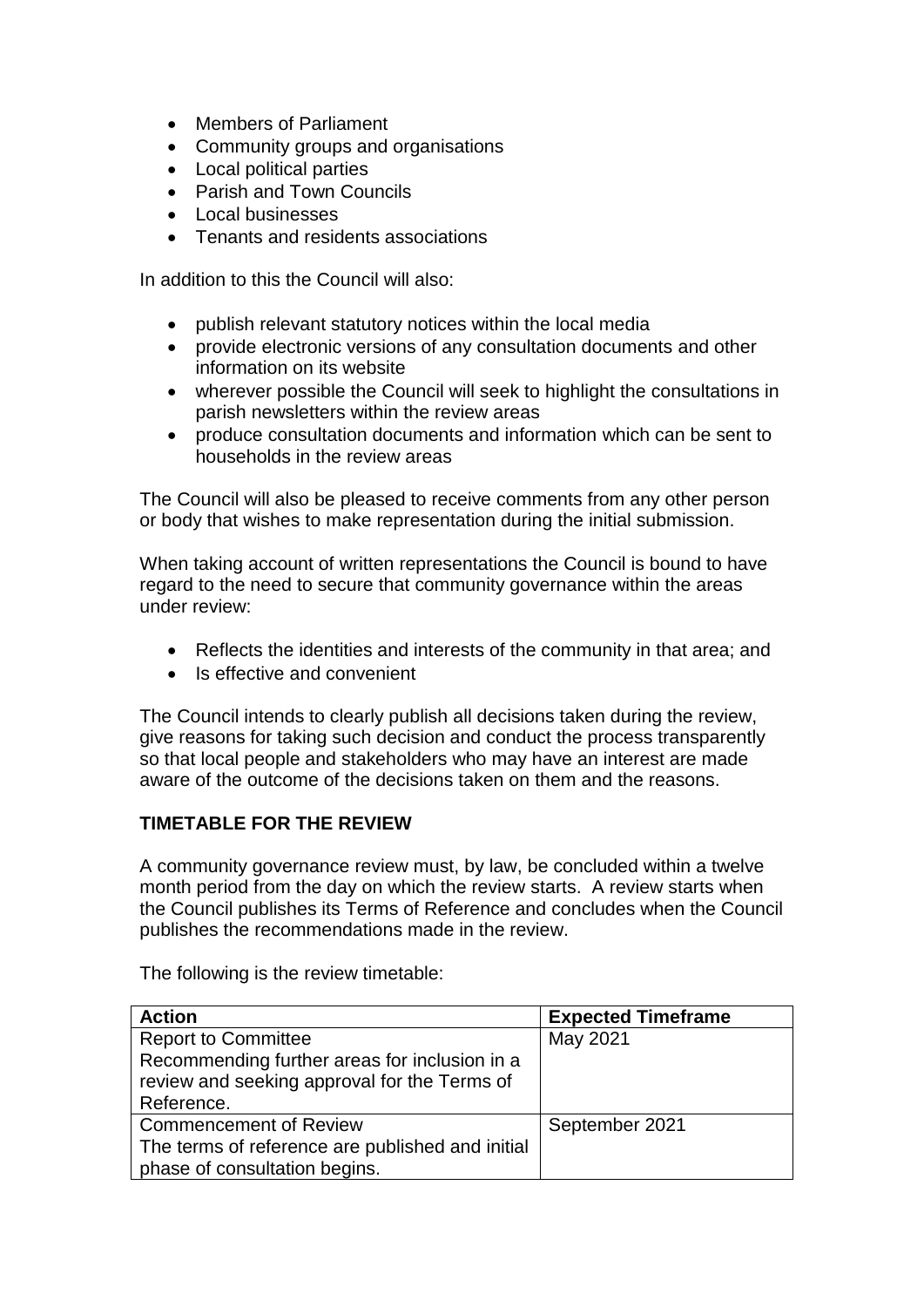| <b>Interim Report Stage</b>                  | December 2021/Jan 2022 |
|----------------------------------------------|------------------------|
| To consider the outcome of the phase one     |                        |
| consultation, to approve draft               |                        |
| recommendations and to determine which       |                        |
| areas (if any) should progress to a second   |                        |
| phase of consultation.                       |                        |
| Final stage of consultation commences if     | February 2022          |
| required.                                    |                        |
| <b>Final report to Committee</b>             | May 2022               |
| To include recommendations for changes to    |                        |
| electoral arrangements.                      |                        |
| Report to Council seeking approval for final | <b>July 2022</b>       |
| recommendations                              |                        |
| Precept setting for any newly created areas  | February 2023          |
| Legal order takes effect                     | 1 April 2023           |
| Parish/Town Council ordinary day of election | May 2023               |

# **ELECTORATE FORECASTS**

In considering the electoral arrangements of the parishes stated within these Terms of Reference the Council is required to consider any change in the number or distribution of the electors which is likely to occur in the period of five years beginning with the day when the review starts.

The Council has used the Register of Electors 2021 published on 1 December 2020, and updated most recently on 1 September 2021 to provide existing local government electorate figures.

Electorate forecasts will be prepared using all available information.

## **THE PRESENT STRUCTURE OF THE PARISHES AND THEIR ELECTORAL ARRANGEMENTS**

The present structure of the parishes falling within these terms of reference is:

| <b>Parish Council</b>            | <b>Parish Wards</b> | <b>Electorate</b> | No of town/parish<br>cllrs |
|----------------------------------|---------------------|-------------------|----------------------------|
| <b>Bradley Stoke</b>             | <b>North</b>        | 6622              | 6                          |
|                                  | South               | 7131              |                            |
|                                  | <b>Stoke Brook</b>  | 1666              |                            |
| Little Sodbury Parish<br>meeting |                     | 84                | 0                          |
| Oldbury on Severn                |                     | 663               | 7                          |
| Patchway Town                    | Callicroft          | 5520              | 9                          |
|                                  | Coniston            | 3954              | 6                          |
| <b>Pucklechurch Parish</b>       |                     | 2278              | 9                          |
| <b>Stoke Gifford Parish</b>      | Central             | 9306              | 9                          |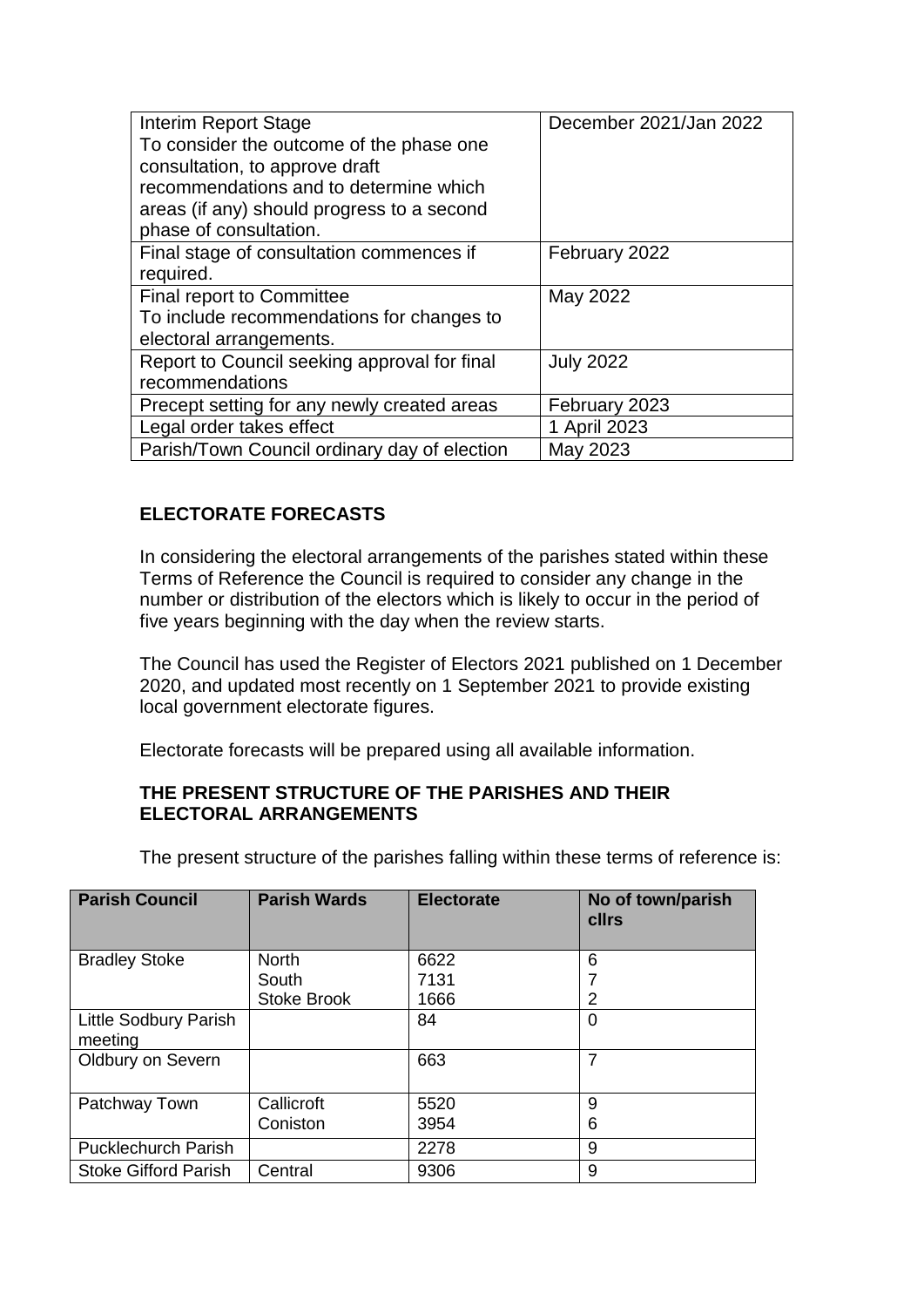|                                                 | <b>University</b>    | 3670   | 3 |
|-------------------------------------------------|----------------------|--------|---|
| <b>Thornbury Town</b>                           | North West           | 3035   | 3 |
|                                                 | <b>North East</b>    | 2821   | 3 |
|                                                 | Central              | 1739   | 4 |
|                                                 | East                 | 1554   | 3 |
|                                                 | South                | 2041   | 3 |
| <b>Tytherington Parish</b>                      |                      | 641    | 5 |
| Unparished Areas of<br>South<br>Gloucestershire |                      | 31,676 |   |
| Westerleigh Parish                              | <b>Coalpit Heath</b> | 2488   |   |
|                                                 | Westerleigh          | 466    | 2 |
| <b>Wickwar Parish</b>                           |                      | 1643   | 7 |
| <b>Yate Town</b>                                | Central              | 6761   | 6 |
|                                                 | <b>North</b>         | 9559   | 9 |
|                                                 | South                | 1873   | 2 |

## **Electoral Arrangements**

## **What does 'Electoral Arrangements' mean?**

An important part of this review will comprise giving consideration to Electoral Arrangements. The term covers the way in which a council is constituted for the parish. It covers:

- the ordinary year in which elections are held
- the number of councillors to be elected to the council
- the division (or not) of the parish into wards for the purpose of electing councillors
- the number and boundaries of any such wards
- the number of councillors to be elected for any such ward
- the name of any such ward

## **Ordinary year of election**

The Local Government Act 1972 states that ordinary election of parish councils shall take place in 1976, 1979 and every fourth year thereafter. If the review finds that it is appropriate to create new posts for parish councillors then these will come in to effect at the next ordinary day of election i.e. May 2023.

## **A council for a parish**

The legislation lays down the different duties that the Council has with regard to the creation of a council for a parish:

• Where the number of electors is 1000 or more - a parish council must be created;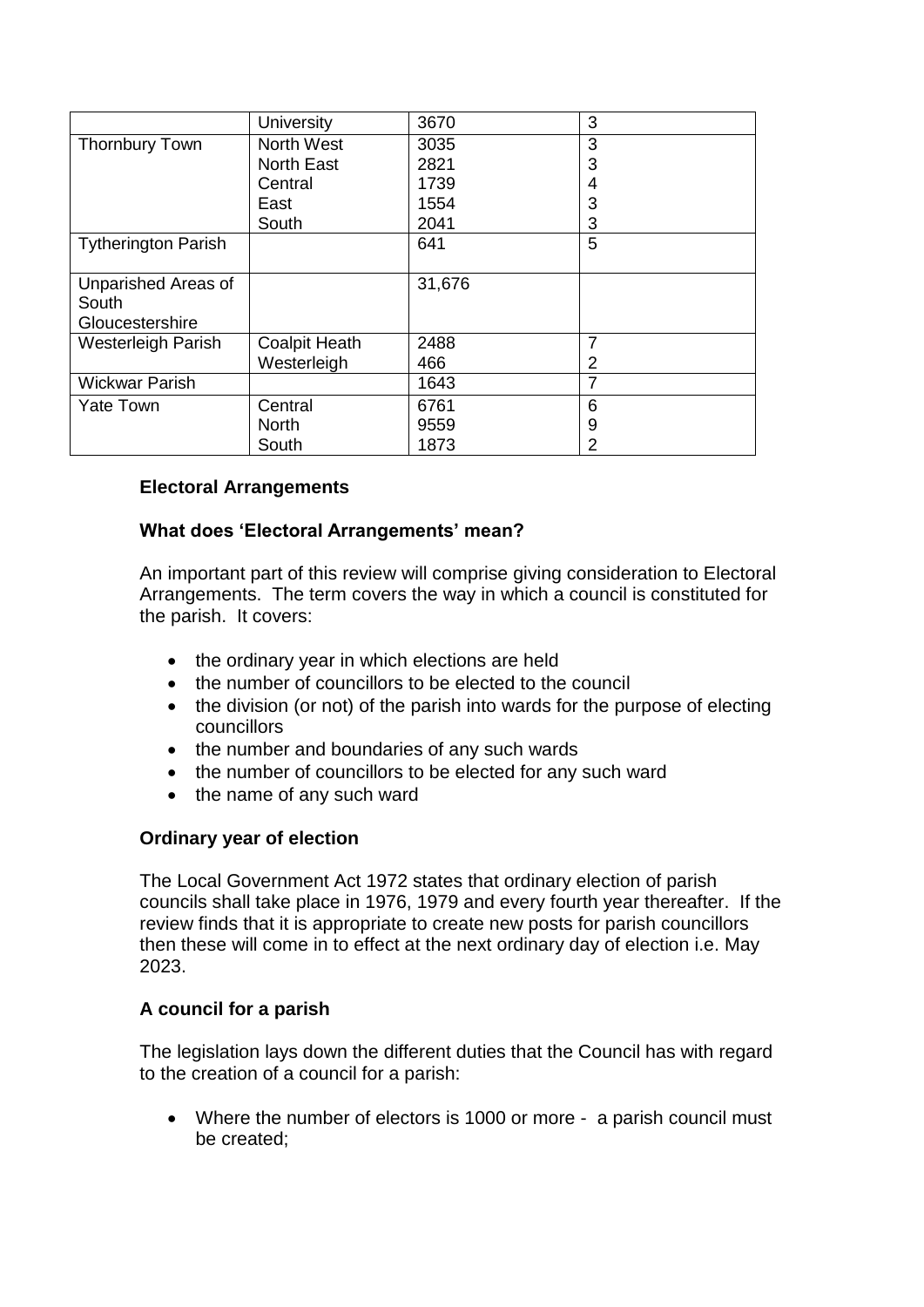- Where the number of electors is 151-999 a parish council may be created, with a parish meeting being the alternative form of parish governance;
- Where the number of electors is 150 or fewer a parish council is not created

## **The number of councillors for a parish**

The government has advised, and the Council concurs that "it is an important democratic principle that each person's vote should be of equal weight so far as possible, have regard to other legitimated competing factors, when it comes to the election of councillors". Likewise, the Council notes that the number of parish councillors for each parish council shall not be less than five. There is no maximum number.

The government's guidance is that "each area should be considered on its own merits, having regard to its population, geography and pattern of communities", and therefore the Council is prepared to pay particular attention to existing levels of representation, the broad pattern of existing council sizes which have stood the test of time and the take-up of seats at elections in its consideration of this matter.

By law, the Council must have regard to the following factors when considering the number of councillors to be elected for the parish:

- the number of local government electors for the parish;
- Any change in that number which is likely to occur in the period of five years beginning with the day when the review starts.

## **Parish warding**

The act requires that in considering whether a parish should be divided into wards for the purposes of elections for the parish council the Council should consider the following:

- Whether the number, or distribution, of the local government electors for the parish council would make a single election of councillors impractical or inconvenient;
- Whether it is desirable that any areas of the parish should be separately represented on the council

The government's guidance is that "the warding of parishes in largely rural areas that are based predominantly on a single centrally located village may not be justified. Conversely, warding may be appropriate where the parish encompasses a number of villages with separate identities, a village with a large rural hinterland or where, on the edges of towns, there has been some urban overspill into the parish".

With regard to urban parishes, the government's guidance suggests "there is likely to be a stronger case for the warding of urban parishes. In urban areas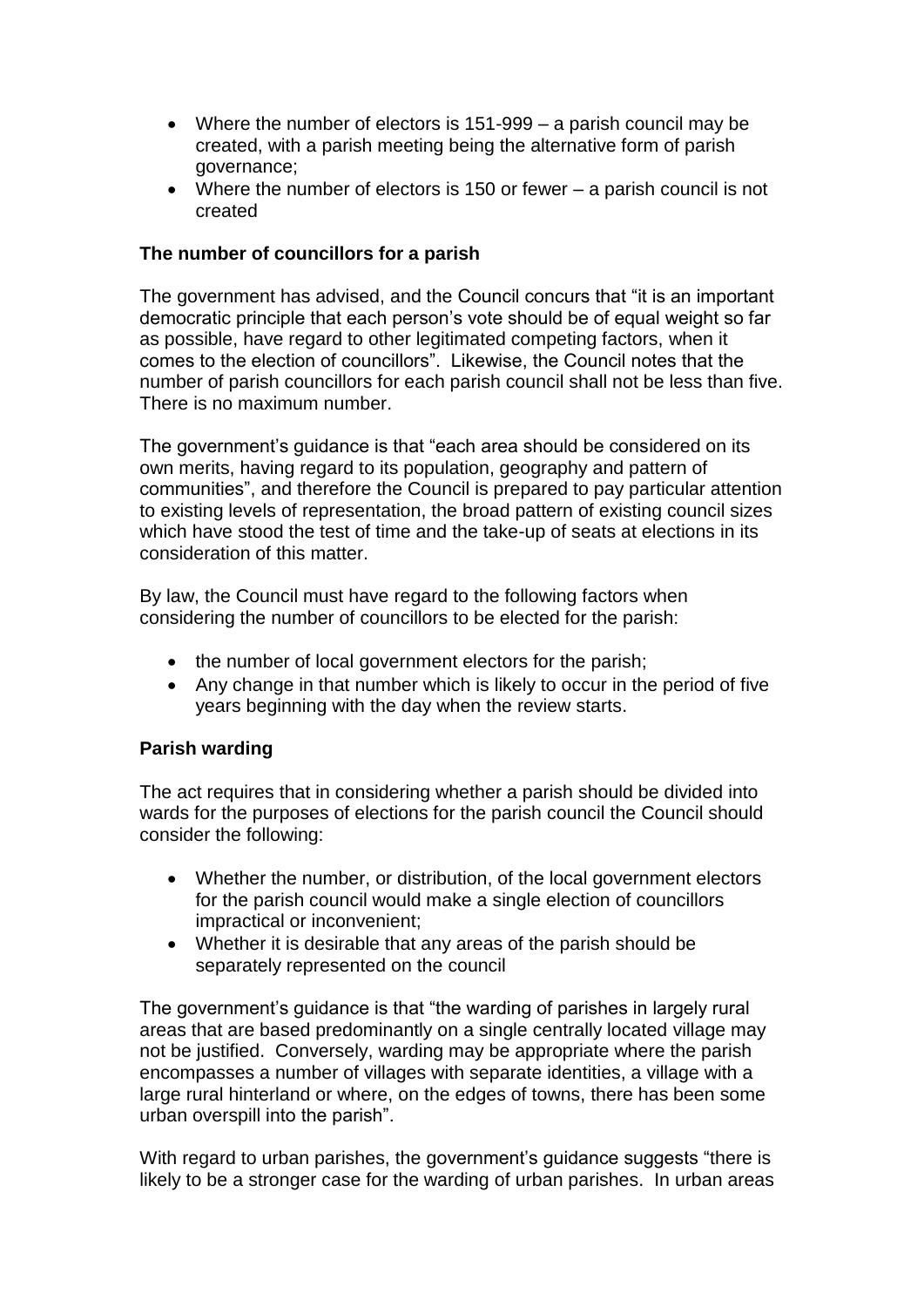community identity tends to focus on a locality, whether this be a housing estate, a shopping centre or community facilities. Each locality is likely to have its own sense of identity".

The Council will be mindful of all this guidance, noting further that "each case should be considered on it merits and on the basis of the information and evidence provided during the course of the review."

The Council notes that warding arrangements should be clearly and readily understood by and should have relevance for the electorate of the parish; they should reflect clear physical and social differences within a parish; one parish but comprising different parts.

The Council recognises that ward elections should have merit; no only should they meet the two tests laid down in the Act, but they should also be in the interests of effective and convenient local government. They should not be wasteful of a parish's resources.

#### **Previously unparished areas**

If a Council considers parishing previously unparished areas, it is required by law to consider other forms of community governance as alternatives to or stages towards establishing parish councils. There may be other arrangements for community representation or community engagement in an area, including area committees, neighbourhood management programmes, residents and tenants associations or community associations, which may be more appropriate to some areas than parish councils, or may provide stages building towards the creation of a parish council, which are already successfully creating opportunities for engagement, empowerment and coordination in local communities.

Consultation information issued in relation to the unparished areas of South Gloucestershire will include information on the forms of community structure and engagement that are currently available within these areas.

The Council will be mindful of such other forms of community governance in its consideration of whether parish governance is most appropriate in certain areas. However, the Council also notes that what sets parish councils apart from other kinds of governance is the fact that they are a democratically elected tier of local government with directly elected representatives, independent of other council tiers and budgets, and possessing specific powers for which they are democratically accountable.

#### **Reorganisation of Community Governance Orders and Commencement**

The review will be completed when the Council adopts the reorganisation of Community Governance Orders. Copies of this order, the map(s) that show the effects of that order in detail, and the documents which set out the reasons for the decisions that the Council has taken (including where it has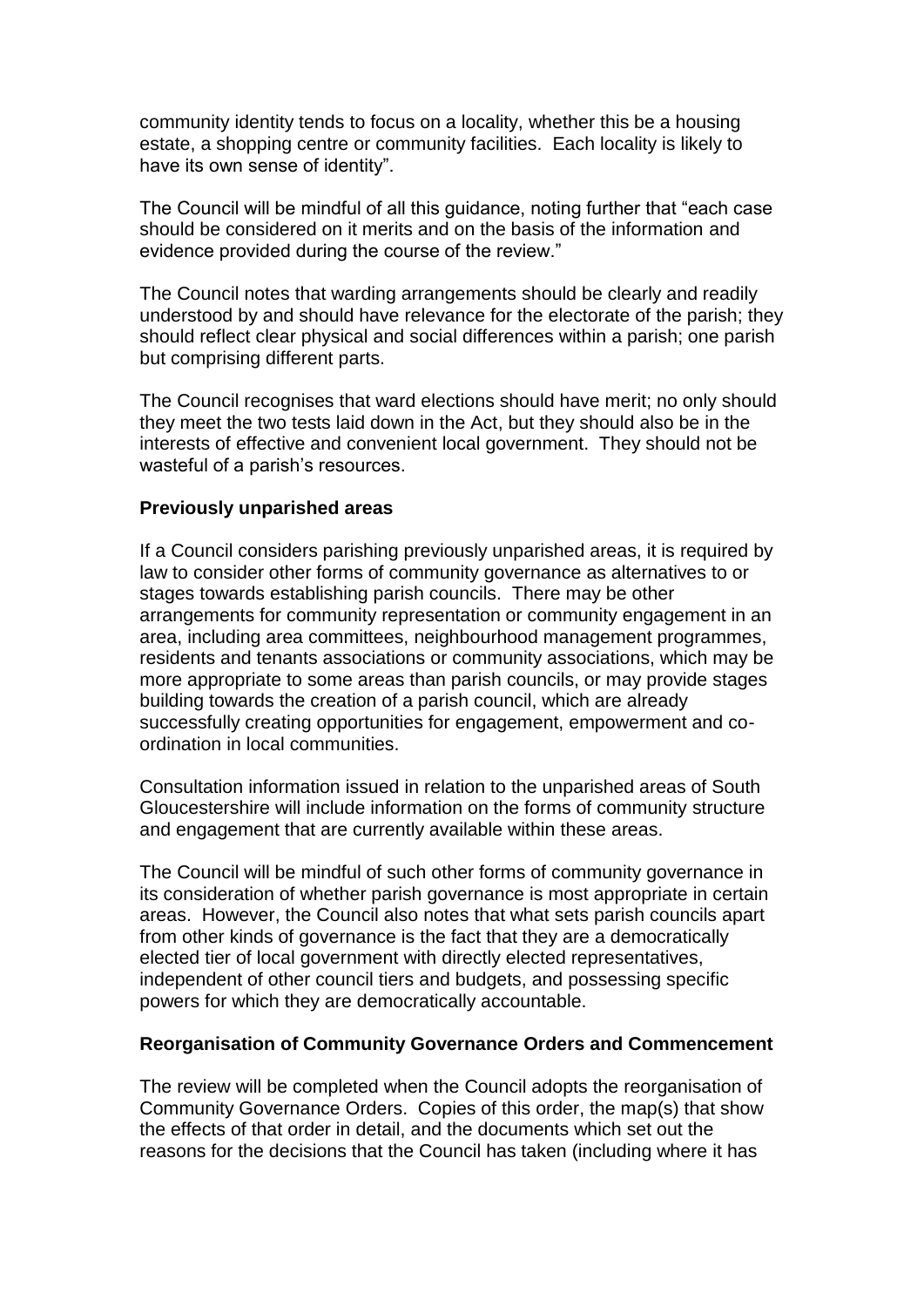decided to make no change following a review) will be deposited at the Council's offices and on its website.

In accordance with the Guidance issued by the government, the Council will issue maps to illustrate each recommendation at a scale that will not normally be smaller than 1:10,000.

These maps will be deposited with the Secretary of State at the Department of Communities and Local Government and at Badminton Road Council Offices, Badminton Road, Yate, BS37 5AF.

The provisions of the Order would take effect for financial and administrative purposes from 1 April in the designated year.

The electoral arrangements for new parishes will come into force at the next elections to parish councils, namely May 2023.

#### **Consequential Matters**

#### **District Warding**

The Council notes that it may consider making a request to the Local Government Boundary Commission for England (LGBCE) to make changes to the district ward boundaries to reflect any changes made at parish level. The Council may wish to consider related alterations to the boundaries of district wards so that boundaries are coterminous following:

- the creation, alternation or abolition of a parish
- the establishment or new or altered parish ward boundaries
- a grouping or de grouping of parishes

The LGBCE is responsible for deciding whether boundary changes of this nature should be made and will require evidence that the Council has consulted on any such recommendations.

If the need for changes becomes apparent during the course of this review the Council will endeavour to incorporate them within the consultation at the earliest opportunity.

#### **General Principles**

The Council notes that a Reorganisation Order may cover any consequential matters that appear to the Council to be necessary or proper to give effect to the Order. These may include:

- the transfer and management or custody of property
- The setting of precepts for new parishes
- Provision with respect to the transfer of any functions, property, rights and liabilities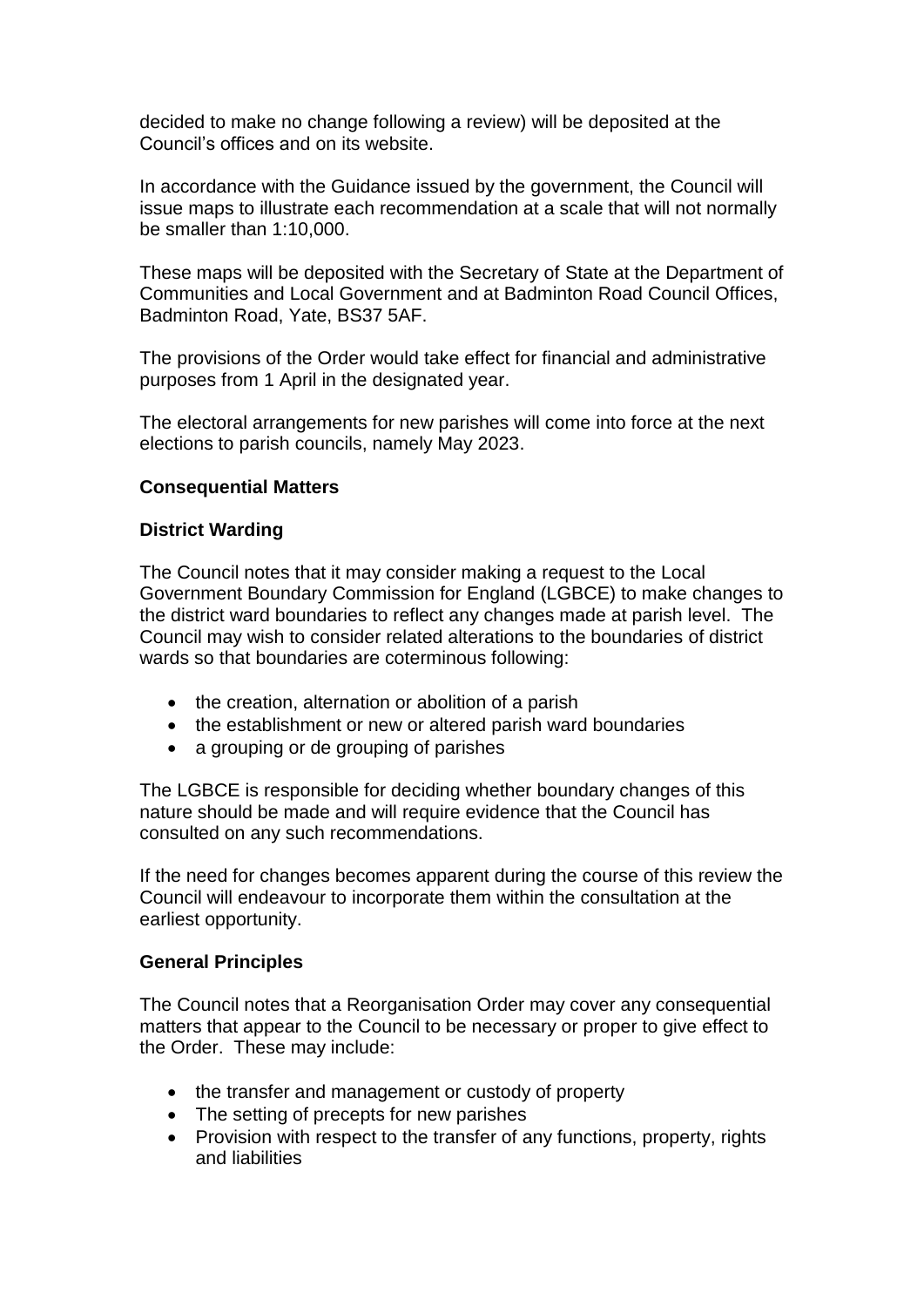• Provision for the transfer of staff, compensation for loss of office, pensions and other staffing matters

In these matters the Council will be guided by Regulations that have been issued following the 2007 Act.

In particular, the Council notes that the Regulations regarding the transfer of property, right and liabilities require that any apportionments shall use the population of the area as estimated by the proper officer of the Council as an appropriate proportion.

Furthermore, the Council notes that the regulations regarding the establishment of a precept for a new parish require the Council to calculate the first anticipated precept for a newly constituted parish council and for the amount of that precept to be included in the Reorganisation Order.

#### **How to contact us**

Should you wish to submit a written representation regarding this review please address this to:

Community Governance Review Electoral Registration and Returning Officer South Gloucestershire Council PO Box 1953 **Bristol** BS37 0DB

Or Freepost COMMUNITY GOVERNANCE REVIEW

Alternatively your submission may be emailed to: [electoral.services@southglos.gov.uk](mailto:electoral.services@southglos.gov.uk)

A phased approach is being taken to consultations for each area within the review. During the consultation period for each review area you will be able to complete an online response at [www.southglos.gov.uk/consultation](http://www.southglos.gov.uk/consultation)

Should you require any further information or need clarification on the review process, please contact:

Natalie Carr Democratic and Member Services Manager Telephone: 01454 868198 Email: natalie.carr@southglos.gov.uk

## **Publication of terms of reference**

These Terms of Reference will be published on the South Gloucestershire Council website [www.southglos.gov.uk/](http://www.southglos.gov.uk/)cgr and are available for inspection at the Councils one stop shops.